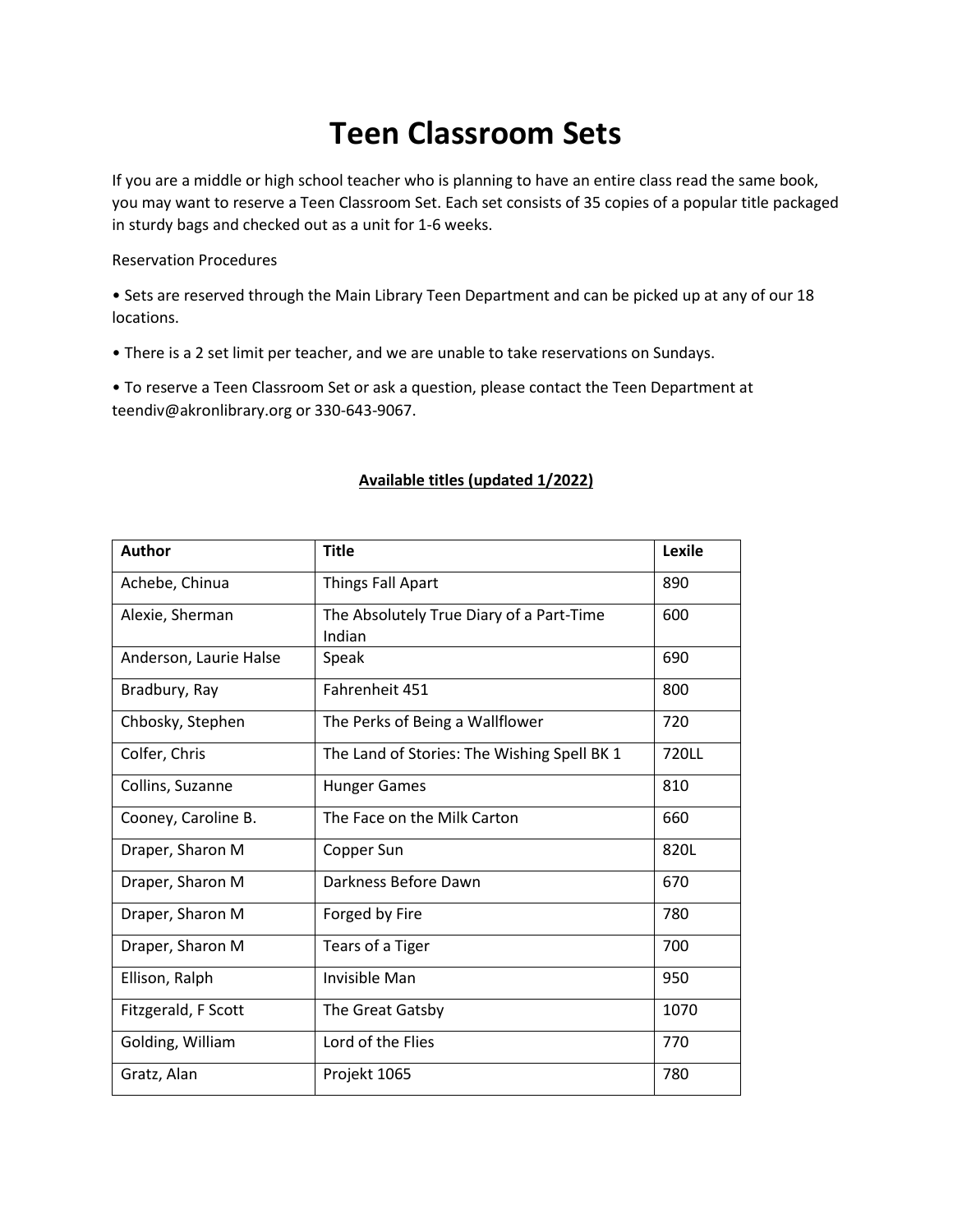| Haddix, Margaret                      | Among the Hidden                                      | 800           |
|---------------------------------------|-------------------------------------------------------|---------------|
| Peterson                              |                                                       |               |
| Haddix, Margaret                      | Found: The Missing Book One                           | 750L          |
| Peterson                              |                                                       |               |
| Haddix, Margaret                      | Uprising                                              | 790           |
| Peterson                              |                                                       |               |
| Haddon, Mark                          | The Curious Incident of the Dog in the Night-<br>Time | 1180          |
| Hansberry, Lorraine                   | A Raisin in the Sun                                   | <b>NA</b>     |
| Hawthorne, Nathaniel                  | The Scarlet Letter                                    | 1340          |
| Hemingway, Ernest                     | The Old Man and the Sea                               | 940           |
| Hinton, SE                            | The Outsiders                                         | 750           |
| Homer                                 | The Iliad                                             | 1040          |
| Hurston, Zora Neale                   | Their Eyes were Watching God                          | 1080          |
| Huxley, Aldous                        | <b>Brave New World</b>                                | 870           |
| Jones, Kimberly and Gilly<br>Segal    | I'm Not Dying With You Tonight                        | <b>HL740L</b> |
| Klein, Gerda Weissmann                | All but My Life                                       | 780           |
| Krosoczka, Jarrett J.                 | Hey, Kiddo                                            | <b>HL510</b>  |
| Lee, Harper                           | To Kill a Mockingbird                                 | 790           |
| McCormick, Patricia                   | Sold                                                  | 820L          |
| Morrison, Toni                        | Beloved                                               | 870           |
| Morrison, Toni                        | The Bluest Eye                                        | 920L          |
| O'Brien, Tim                          | The Things They Carried                               | 880           |
| Orwell, George                        | 1984                                                  | 1090          |
| Orwell, George                        | Animal Farm                                           | 1170          |
| Reynolds, Jason                       | Long Way Down                                         | <b>HL720L</b> |
| Reynolds, Jason and Ibram<br>X. Kendi | Stamped: Racism, Antiracism, and You                  | 1000L         |
| Rowell, Rainbow                       | <b>Eleanor and Park</b>                               | <b>HL580L</b> |
| Salinger, JD                          | The Catcher in the Rye                                | 790           |
| Shakespeare, William                  | Macbeth (Folgers Ed.)                                 | NA            |
| Shelley, Mary                         | Frankenstein                                          | <b>HL510</b>  |
| Shusterman, Neal                      | Scythe                                                | 830L          |
| Sones, Sonya                          | Saving Red                                            | NA            |